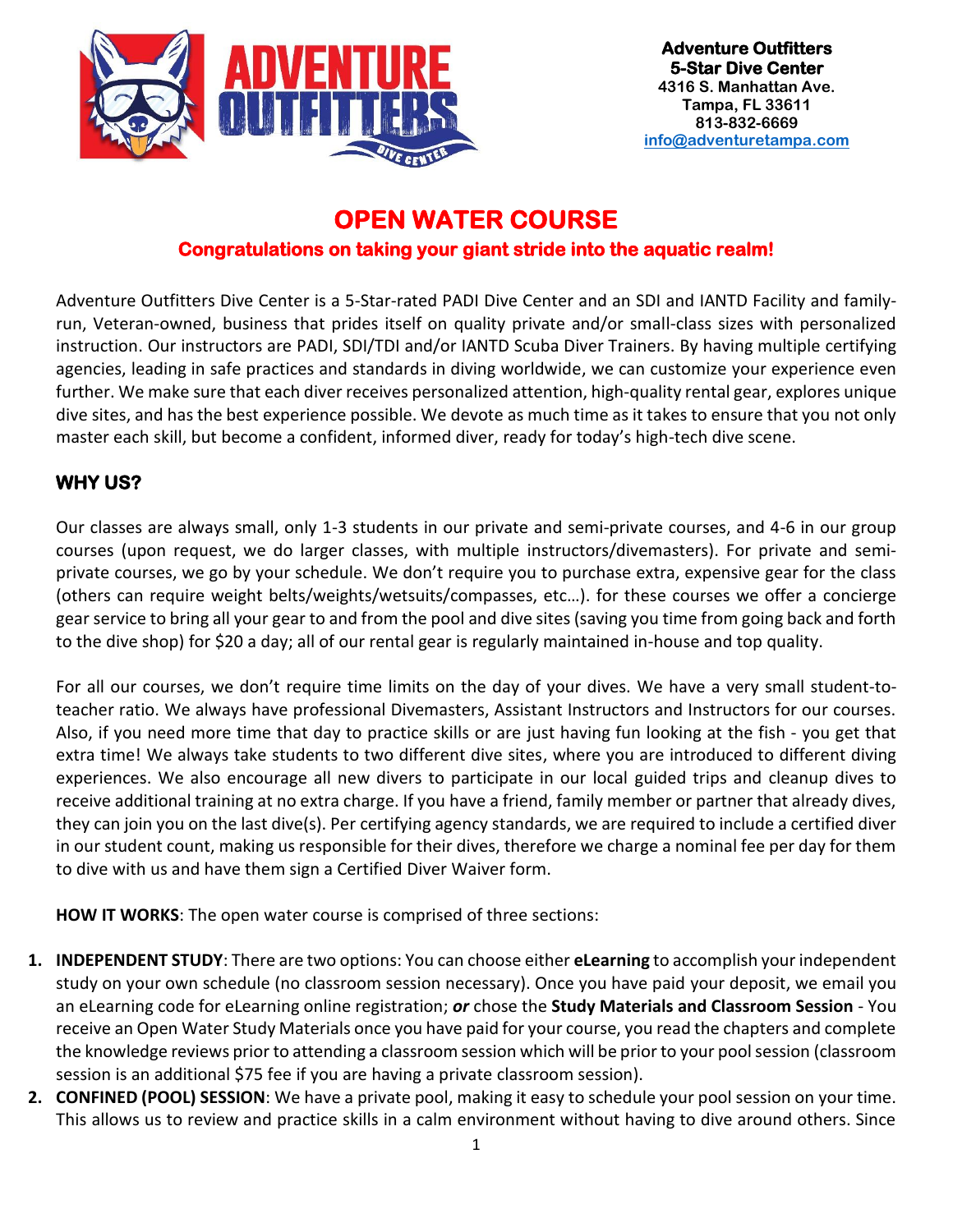we only have private and semi-private lessons, this is usually accomplished in approximately 5 hours. If you are in the group course and cannot make the group pool session, you may schedule a private pool session based on your schedule for an additional fee of \$200. On occasion, divers prefer the private pool and then participate in the group open water course.

- **3. OPEN WATER SESSIONS**: Over the course of two days, we go to two different dive sites for your four open water dives. On the first day we typically go to either a Florida freshwater spring (Devil's Den, Blue Grotto, or Hudson Grotto) or a spring-fed lake (Lake Denton) to perform most your skills. Weather permitting, we will go either on a Gulf boat dive, Gulf shore dive, a drift river dive or a spring dive for the second day. This allows you to experience different types of diving sites our area has to offer. If weather, conditions, scheduling and budget do not permit us to go to the Gulf, we will either go to a freshwater site to complete your dives 3-4.
- **4. COURSE DATES: 1-3 students** you can select your dates (most of the time we can accommodate your specific dates); **4-6 students** – you will select from the one to two open water courses we hold each month for our group course, unless all the students are in one group (you all know each other – you can select your own dates). Group dates are posted on our website calendar or just ask us at the shop.
- **5. OPTIONAL ENRICHED AIR COURSE**: To help our students continue their diving education, we offer a discounted rate for taking the Enriched Air Course within one month of their Open Water Course. The most popular specialty class, Enriched Air Diver is regularly \$199.00. For Open Water Divers, your fee will only be \$179.

#### **WHAT IS INCLUDED IN YOUR COURSE:**

- **1.** All rental scuba equipment during entire course (regulator, BCD, tanks, weights, dive computer, compass, wetsuit, etc...)
- **2.** All study materials, pool fees, course instruction and Certification card fee
- **3.** Pre-course orientation– this is held prior to your pool session and required for all students this is the time we will go over your paperwork, class schedule, necessary personal gear and details of your specific course

#### **WHAT YOU WILL NEED FOR YOUR COURSE**:

#### **WE HAVE THE BEST SELECTION IN TOWN – WITH THE BEST PRICES!! ASK ABOUT OUR STUDENT PACKAGES!**

**Mask, DeFog, snorkel, fins, boots, SMB/whistle and Student Logbook:** Every diver needs their own personal gear. *(Needs to be safe and suitable, not snorkeling gear.)* Before you start your class, we will walk you through the different types of appropriate gear and what you will need for diving. You will have an opportunity to try on different types of gear to ensure a proper and safe fit. Our gear is all competitively priced, and hand selected by our instructors and service technicians to get you the best gear for the best price. You will need to have a wellfitting scuba mask, snorkel, pair of boots and fins, SMB, logbook and mask defog to complete the course. These are all personal items you will use during your underwater adventures. We match online prices from verified authorized dealers of our brands! Please consider your local, small business dive shop for your equipment needs.

**THINGS TO BRING DURING YOUR POOL AND OPEN WATER SESSIONS:** Your personal gear, swimsuit, towel, snack/sack lunch, water and sunscreen (if needed). Group open water students are required to pick up their rental gear for open water sessions prior to the course. If you need someone to bring it for you, no problem! We charge \$20 for a transport fee. Please arrange with the shop prior to your dives.

**RENTAL GEAR: (Your course fees includes the study materials, all rental gear, tanks, and weights, certification card fee, pool entry fee, and instruction):** You never have to pay for rental gear and tanks during any portion of your open water course. We do require you to pick up your rental gear for your course the day prior.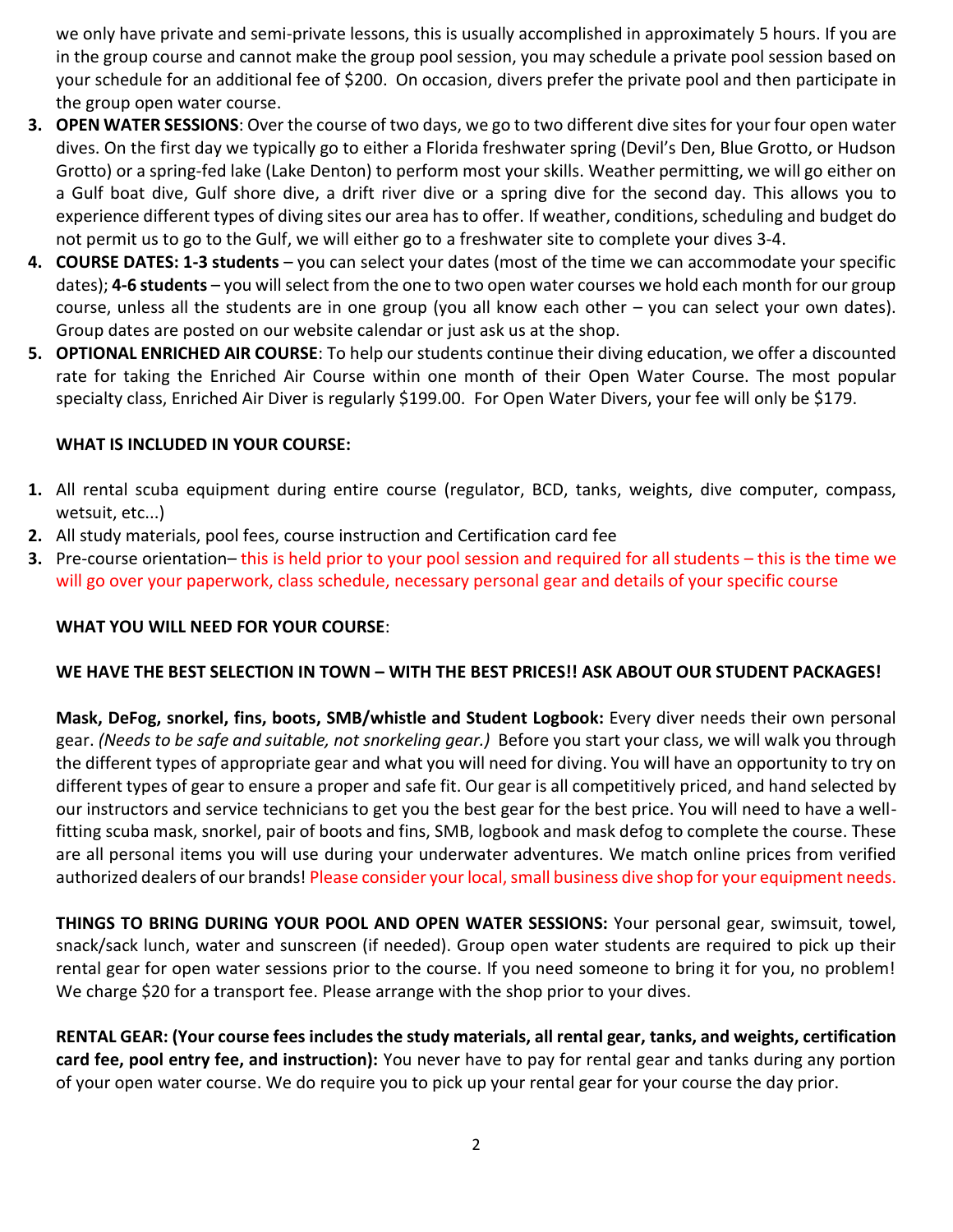**COURSE FEES:** For a small group course: **4-6 divers** - \$599; **3 divers** - \$675; **2 divers** - \$825; and for a private course: **1 diver** - \$1000. eLearners will need to purchase a logbook (\$25) (one is provided in the study materials package for classroom participants).

**ENTRY FEES:** The entry fees for dive sites range from \$20 - \$50 and the boat charter fees range from \$150 - \$250. This is a fee that is charged by the operator of the dive site or vessel. Possible shore dive options are free (optimal conditions only). The dive sites we choose for your class will be based on site availability, visibility and weather conditions and are up to the discretion of your instructor. Sorry, we cannot offer transportation to and from the dive sites due to liability and insurance purposes.

We are honored that you have chosen us as your local dive shop. We will try our very best to assist you will all your learning, diving and gear needs! We are a full-service retail dive shop that sells top-of-the-line gear and uses high quality rental gear. We regularly service our rental gear. We have local Florida trips planned every week and one or two international trips each year. We also have free cleanup dives and have a fantastic guest lecture series.

Important information for your review:

**DEPOSITS & CANCELLATION POLICY:** We know that issues do come up and we will work with you as best as we can, however since we have such small classes, we must stick to our schedule as best as we can to make it fair to our instructors and other students.

**Cancellations:** To protect students and instructors alike, Adventure Outfitters enforces the right to charge full price unless the student cancels at least one week prior to a course. Check to see if your credit card has trip insurance available and activated or investigate travel insurance if you are traveling here. For more information, [visit DAN's website.](https://www.diversalertnetwork.org/travel/) Please consider your health and safety a top priority for this course. Cancellations due to health will require a doctor's note and will incur a rescheduling fee.

**Deposits:** We know that issues come up and we will try to work with you as best as we can. However, since we have such small classes, we must adhere to our schedule as best as we can to make it fair to our instructors and other students. Deposits are nonrefundable.

To ensure specific course dates and/or to cover the study material costs the following, non-refundable deposits are required. For any private or semi-private course: 1-2 students – A \$250 deposit is required; for a group course: 3-6 students – A \$200 deposit is required; or for a Referral student(s) – A \$200 deposit is required. If you must reschedule any course dates, there is a \$150 rescheduling fee. All remaining costs (any rental, entry and outstanding course fees) will be paid prior to any pool or open water session. All sales on gear and classes are final.

If you require extra days to complete your course, we require an additional \$200 fee per day for the instructor's time. Open water courses take three days.

#### **WHAT IS NEXT AFTER YOU COMPLETE YOUR COURSE:**

We will always be here for you to answer any questions you may have as you begin your dive life!